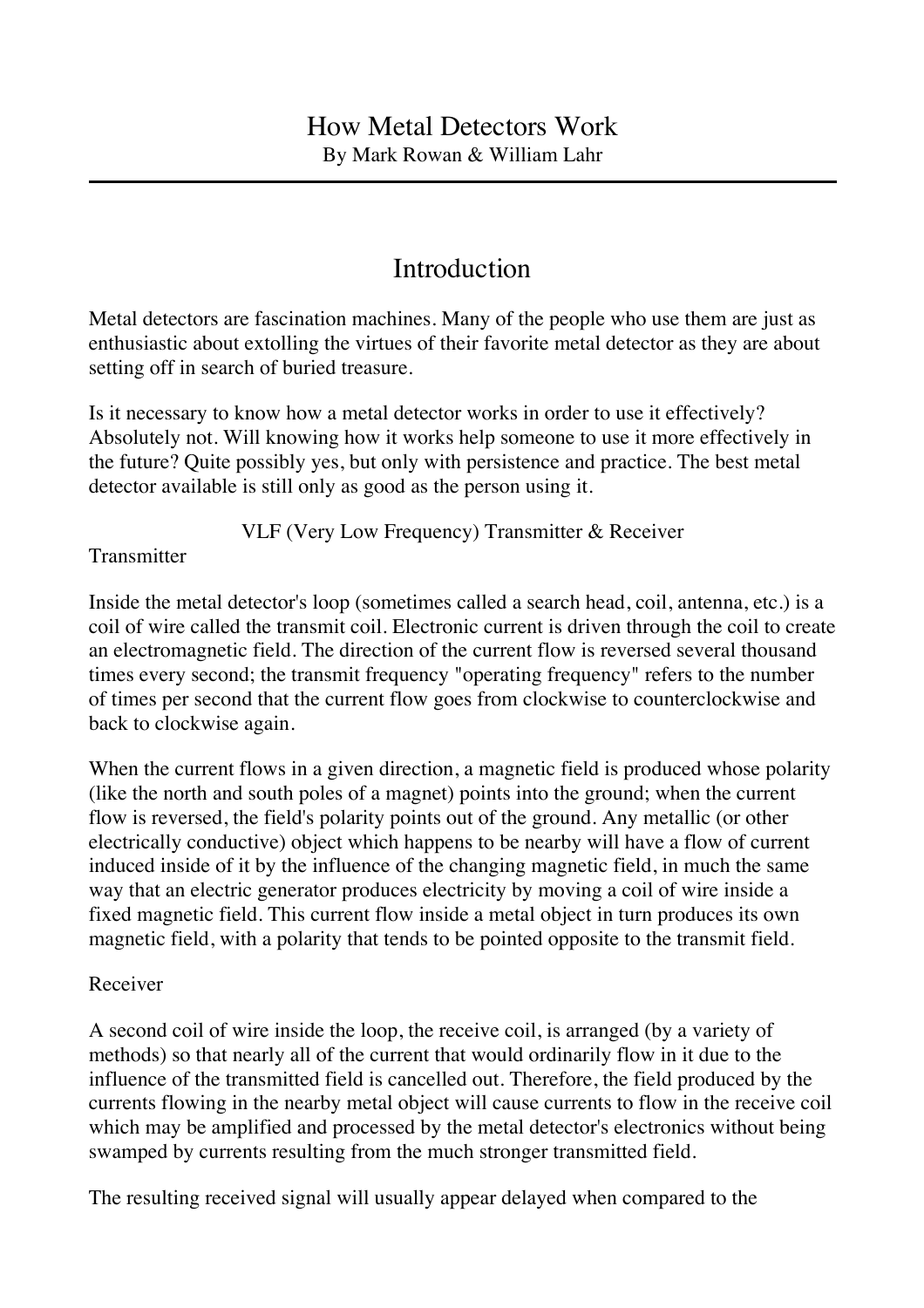transmitted signal. This delay is due to the tendency of conductors to impede the flow of current (resistance) and to impede changes in the flow of current (inductance). We call this apparent delay "phase shift". The largest phase shift will occur for metal objects which are primarily inductive; large, thick objects made from excellent conductors like gold, silver, and copper. Smaller phase shifts are typical for objects which are primarily resistive; smaller, thinner objects, or those composed of less conductive materials.

Some materials which conduct poorly or not at all can also cause a strong signal to be picked up by the receiver. We call these materials "ferromagnetic". Ferromagnetic substances tend to become magnetized when placed in a field like a paper clip which becomes temporarily magnetized when picked up with a bar magnet. The received signal shows little if any phase shift. Most soils and sands contain small grains of iron-bearing minerals which causes them to appear largely ferromagnetic to the metal detector. Cast iron (square nails) and steel objects (bottle caps) exhibit both electrical and ferromagnetic properties.

It should be pointed out that this discussion describes an "Induction Balance" metal detector, sometimes referred to as "VLF" Very Low Frequency (below 30kHz). This is the most popular technology at the present time, and includes the "LF" Low Frequency (30 to 300kHz) instruments made for prospecting.

#### **Discrimination**

Since the signal received from any given metal object exhibits its own characteristic phase shift, it is possible to classify different types of objects and distinguish between them. For example, a silver dime causes a much larger phase shift than an aluminum pull-tab does, so a metal detector can be set to sound off on a dime yet remain quiet on the pull-tab, and/or show the identification of the target on a display or meter. This process of distinguishing between metal targets is called "discrimination". The simplest form of discrimination allows a metal detector to respond with an audio output when passed over a target whose phase shift exceeds a certain (usually adjustable) amount. Unfortunately, with this type of discriminator the instrument will not respond to some coins and most jewelry if the discrimination is adjusted high enough to reject common aluminum trash for example pull-tabs and screw-caps.

A more useful scheme is what is called "Notch Discrimination". With this type of system, a notch in the discriminate response allows the metal detector to respond to targets within a certain range (such as the nickel/ring range) while still rejecting targets above that range (pull-tabs, screw-caps) as well as below it (iron, foil). The more sophisticated notch metal detectors allow for each of several ranges to be set for either accept or reject responses. White's Spectrum XLT for example, provides 191 individually programmable notches.

A metal detector may provide a numeric readout, meter indication, or other display mechanism which shows the target's likely identity. We refer to this feature as a Visual Discrimination Indicator, or V.D.I. Metal Detectors with this capability have the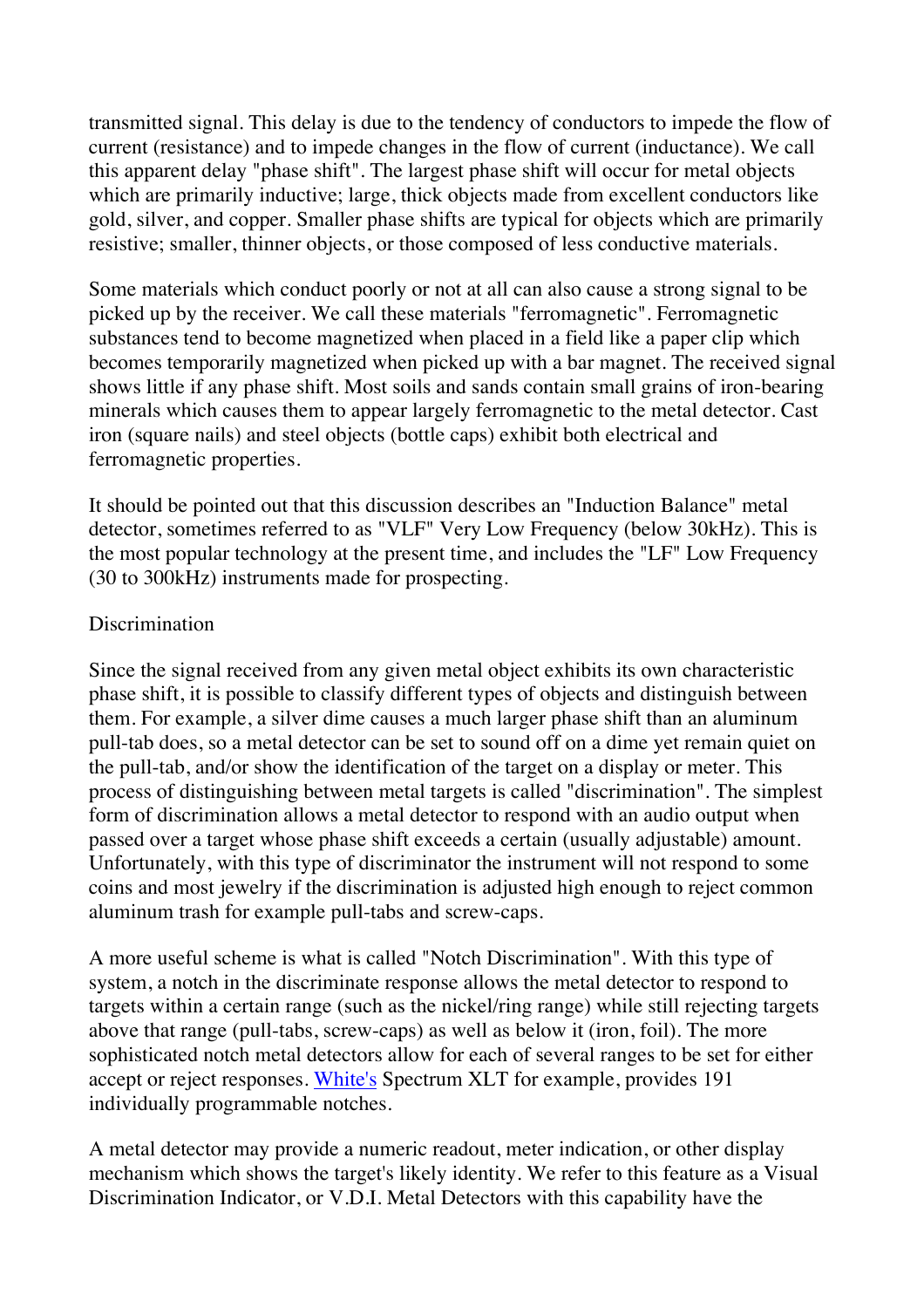advantage of allowing the operator to make informed decisions about which targets they choose to dig rather than relying solely on the instruments audio discriminator to do all the work. Most, if not all, V.D.I. metal detectors are also equipped with audio discriminators.

Metal detectors can distinguish metal objects from each other based on the ratio of their inductance to their resistivity. This ratio gives rise to a predictable delay in the receive signal at a given frequency. An electronic circuit called a phase demodulator can measure this delay. In order to separate two signals, such as the ground component and the target component of the receive signal, as well as to determine the likely identity of the target, we use two such phase demodulators whose peak response is separated from each other by one fourth of the transmitter period, or ninety degrees. We call these two channels "X" and "Y". A third demodulated signal, we call "G", can be adjusted so that its response to any signal with a fixed phase relationship to the transmitter (such as the ground) can be reduced to zero regardless of the strength of the signal.

Some metal detectors use a microprocessor to monitor these three channels, determine the targets's likely identity, and assigning it a number based on the ratio of the "X" and "Y" readings, whenever the "G" reading exceeds a predetermined value. We can find this ratio with a resolution of better than 500 to 1 over the full range from ferrite to pure silver. Iron targets are orientation sensitive; therefore as the loop is moved above them, the calculated numerical value may change dramatically. A graphic display showing this numerical value on the horizontal axis and the strength of the signal on the vertical axis is extremely useful in distinguishing trash from more valuable objects. We call this display the "SignaGraph"™.

## Ground Balance

As previously mentioned, most sands and soils contain some amount of iron. They may also have conductive properties due to the presence of salts dissolved in the ground water. The result is that a signal is received by the metal detector due to the ground itself which may be thousands of times stronger than the signal resulting from small metal objects buried at modest depths. Fortunately, the phase shift caused by the ground tends to remain fairly constant over a limited area. It is possible to arrange things inside the metal detector so that even if the strength of the ground signal changes dramatically- such as when the loop is raised and lowered, or when it passes over a mound or hole--the metal detector's output remains constant. Such a metal detector is said to be "ground balanced". Accurate ground balance makes it possible to "pinpoint" the location of the targets with a good deal of precision as well as to estimate the depth of the targets in the ground. If you choose to search in a non-discriminate, or "all-metal" mode, accurate ground balance is essential.

The simplest form of ground balance consists of a control knob which the operator adjusts while raising and lowering the loop until good balance is achieved. Although this method can be quite effective, it can also be tedious, and some people find it to be difficult or confusing. More advanced metal detectors will perform ground balance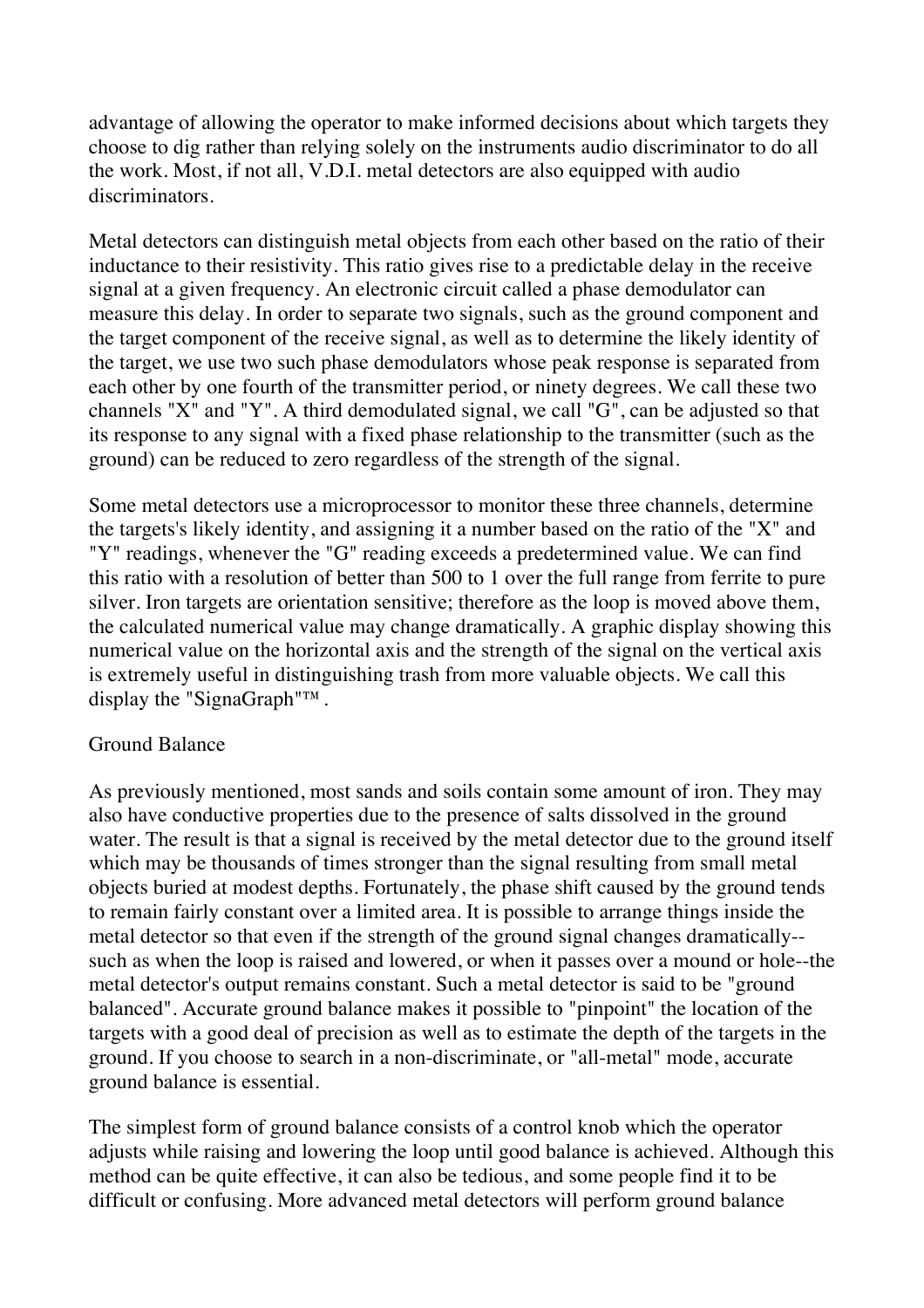automatically, typically by a two-step sequence in which the metal detector is balanced with the loop raised, then balanced once more with the loop lowered to the ground. The most sophisticated ground balance metal detectors will gradually adjust themselves as changes in the composition of the ground occur. We refer to this as "Tracking Ground Balance". A good tracking metal detector allows you to balance once, then hunt for the rest of the day without having to balance again. A word to the wise - many metal detectors which are advertised as having "automatic" or "Tracking" ground balance are actually factory preset to a fixed balance point. Its a little like welding your car's accelerator halfway to the floor and calling it "cruise control".

#### Motion/Non-Motion Modes

Athough the ground signal may be much stronger than the target signal, the ground signal tends to remain the same, or change very slowly, as the loop is moved. The signal from the target, on the other hand, will rise quickly to a peak and then subside when the loop is swept over it. This opens up the possibility of using techniques to separate ground from target signals by looking at the rate of change of the receive signal rather than looking at the receive signal itself. Metal detector modes of operation which rely on this principle are called, not surprisingly, "Motion" modes. The most important example is a mode called "Motion Discrimination". If we wish to isolate the target signal well enough to determine the target's identity, the ground balance alone is not enough. We need to look at the target from a couple of different perspectives, sort of like the way distances can by measured by triangulation if you have more than one viewpoint. We can only be ground balanced from one particular "viewpoint"; the other will contain some combination of target and ground signal. Fortunately, we can use the motion technique to minimize the effect of the remaining ground signal. At the present time, all discriminating and V.D.I. metal detectors require loop motion to be effective. This turns out not to be much of a penalty in practice since you have to move the loop anyway in order to cover any ground.

Once you have located a target in the motion discrimination mode, you will probably want to more precisely locate it for easy recovery. If your metal detector is equipped with a depth meter, you will also want to measure the target's depth. "Pinpoint" locating and depth measurement are done in what is called the "All Metal" mode. Since discrimination is not required to perform these functions, loop motion is not usually required -- except for that motion required to get the loop over the center of the target. More precisely, the speed at which you move the loop is not important. The All Metal mode (also sometimes called the "Normal" mode, or "D.C." mode) is therefore called a "Non Motion" mode.

There are a few potential points of confusion here. Some metal detectors are equipped with a feature called "Self Adjusting Threshold", or S.A.T., which gradually increases or decreases the audio output in an attempt to maintain a quiet but audible "threshold" sound. This helps to smooth out audio changes caused by the ground or inadequate ground balance. S.A.T. may be very rapid or very slow depending on the metal detector and how it's adjusted, but strictly speaking, S.A.T. implies a motion mode of operation.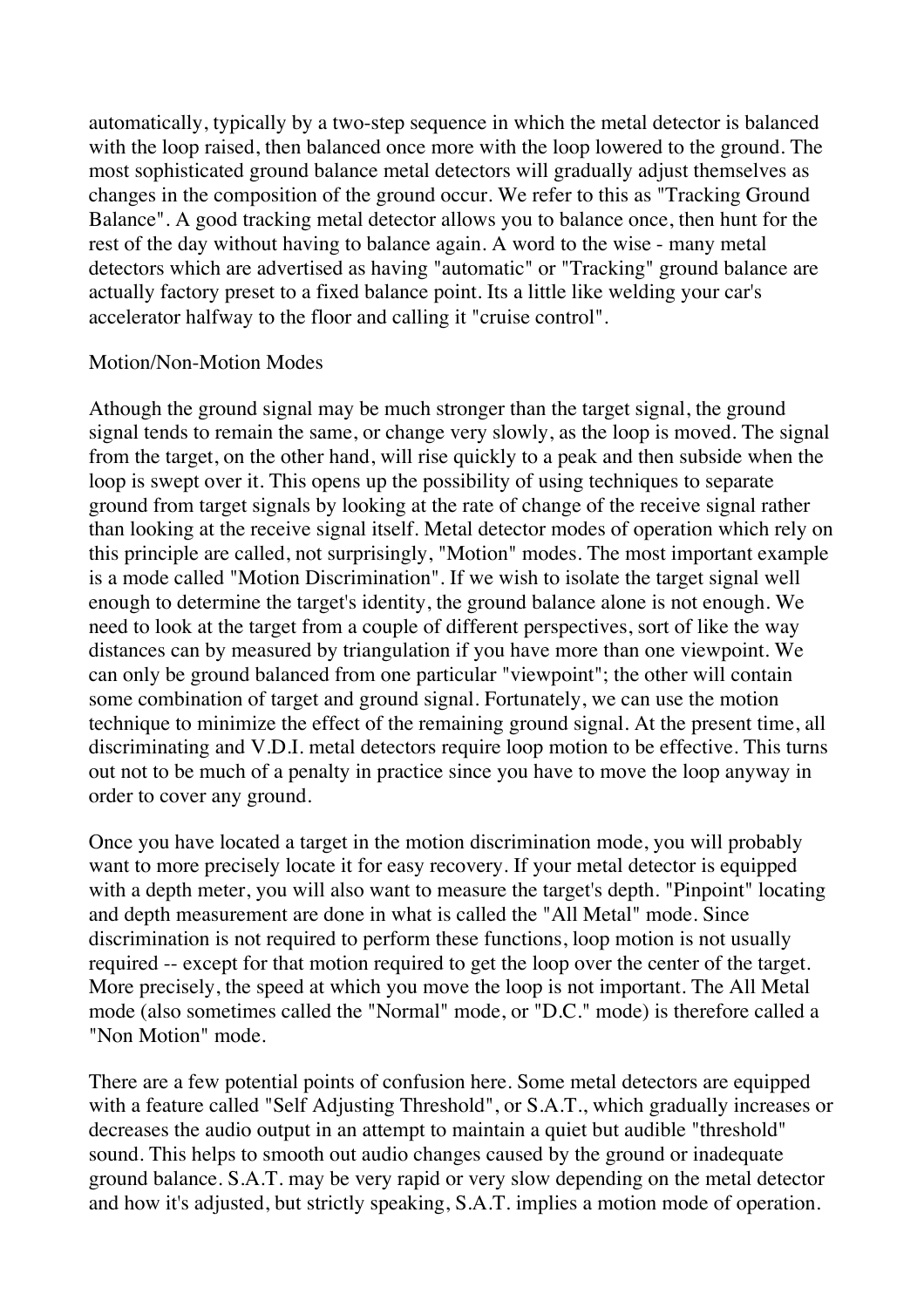This is why you will hear certain metal detectors referred to as having a "True Non Motion" mode; meaning, of course, an All Metal mode without S.A.T. Another sometimes confusing thing is that some discriminators allow for adjustment down to the point that the discriminator responds to all metals -- in other words, it's a discriminator that doesn't discriminate. This is something very different, however, than the All Metal mode previously described. For this reason we often refer to it as a "Zero Disc" mode.

## Microprocessor Control

The microprocessor is a complex electronic circuit which can perform all of the logic, arithmetic, and control functions necessary to build a computer. A sequence of stored instructions called a "Program" is performed by the microprocessor, one at a time, at a speed which can be as high as several million times every second.

The use of microprocessors in modern metal detectors has opened up possibilities which were undreamed of just a few years ago. In the past, adding new and useful features to a metal detector meant additional control knobs and switches. There were obvious limits to this approach; at some point size, cost, and operator confusion got out of hand. With a microprocessor, a liquid crystal display, and a simple keypad the problem is solved. A virtually unlimited number of features can be added without adding any additional hardware. These features can be arranged by a system of "Menus", so that anybody who can follow the prompts on the display can easily find the control they're after and adjust it to their liking. In this way, a single metal detector can be set up for just about any application, or to suit anyone's personal preference.

You might think that this sounds a little complicated -- what if you don't want to be bothered with making all of those adjustments? Here's the real beauty of microprocessor control; you don't have to. Each control can be set to a typically useful position by the microprocessor each time you turn the machine on so the beginner or casual user never has to know that all those advanced features are there. Or better yet, you can select your preference from the menu -- coin hunting, prospecting, relic hunting, etc. -- and the microprocessor will make all of the adjustments for you choosing settings that have been proven in actual use by seasoned veterans.

In addition to these advantages, powerful software routines can be used to enhance the metal detector's audio discrimination capabilities and to display information in a variety of formats on an L.C.D. making the operator's job of interpreting target responses faster and easier.

## VLF Summary

Although the modern high performance VLF metal detector has been several decades in the making, new advances will continue to be made. Better, smarter, easier-to-use machines will eventually be introduced. Today's very best metal detectors will not be easy to improve on but as long as there is treasure to be found, you can be sure that research is underway to take metal detecting technology to the next level.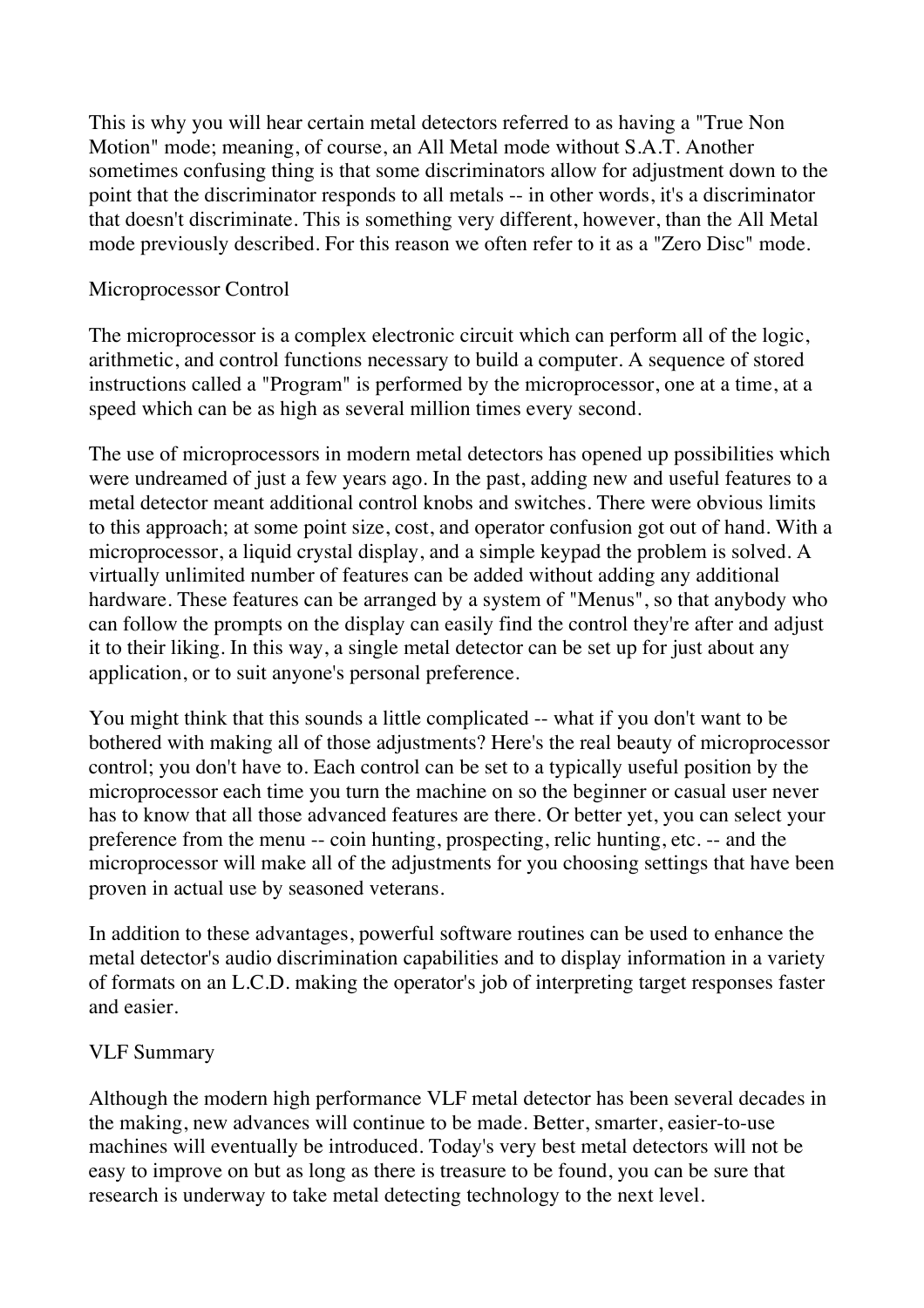## P.I. (Pulse Induction)

#### **Transmitter**

The search coil or loop of a Pulse Induction metal detector is very simple when compared to a VLF instrument. A single coil of wire is commonly used for both the transmit and receive functions.

The transmitter circuitry consists of a simple electronic switch which briefly connects this coil across the battery in the metal detector. The resistance of the coil is very low, which allows a current of several amperes to flow in the coil. Even though the current is high, the actual time it flows is very brief. Pulse Induction metal detectors switch on a pulse of transmit current, then shut off, then switch on another transmit pulse. The duty cycle, the time the transmit current is on with reference to the time it is off, is typically about 4%. This prevents the transmitter and coil from overheating and reduces the drain on the battery.

The pulse repetition rate (transmit frequency) of a typical PI is about 100 pulses per second. Models have been produced from a low of 22 pulses per second to a high of several thousand pulses per second. Lower frequencies usually mean greater transmit power. The transmit current flows for a much longer time per pulse however, there are fewer pulses per second. Higher frequencies usually mean a shorter transmit pulse and less power however, there are more transmit pulses per second.

Lower frequencies tend to achieve greater depth and greater sensitivity to items made from silver however, less sensitive to nickel, and gold alloys. They typically have a very slow target response which requires a very slow coil sweep speed.

Higher frequencies are more sensitive to nickel and gold alloys however, less sensitive to silver. They may not penetrate quite as deep as the lower frequency models regarding silver however, can be used with a faster coil sweep speed. Higher frequency models are generally more productive for treasure hunting because the faster sweep speed allows more area to be searched in a given time, and they are more sensitive to the ultimate beach find, gold jewelry.

As previously mentioned a typical PI search loop contains a single coil of wire which serves as both the transmit and receive coil. The transmitter operates in a manner similar to an automobile ignition system. Each time a pulse of current is switched into the transmit coil it generates a magnetic field. As the current pulse shuts off, the magnetic field around the coil suddenly collapses. When this happens, a voltage spike of a high intensity and opposite polarity appears across the coil. This voltage spike is called a counter electromotive force, or counter emf. In an automobile it is the high voltage that fires the spark plug. The spike is much lower in intensity in a PI metal detector, usually about 100 to 130 volts in peak amplitude. It is very narrow in duration, usually less than 30 millionths of a second. In a PI metal detector it is called the reflected pulse.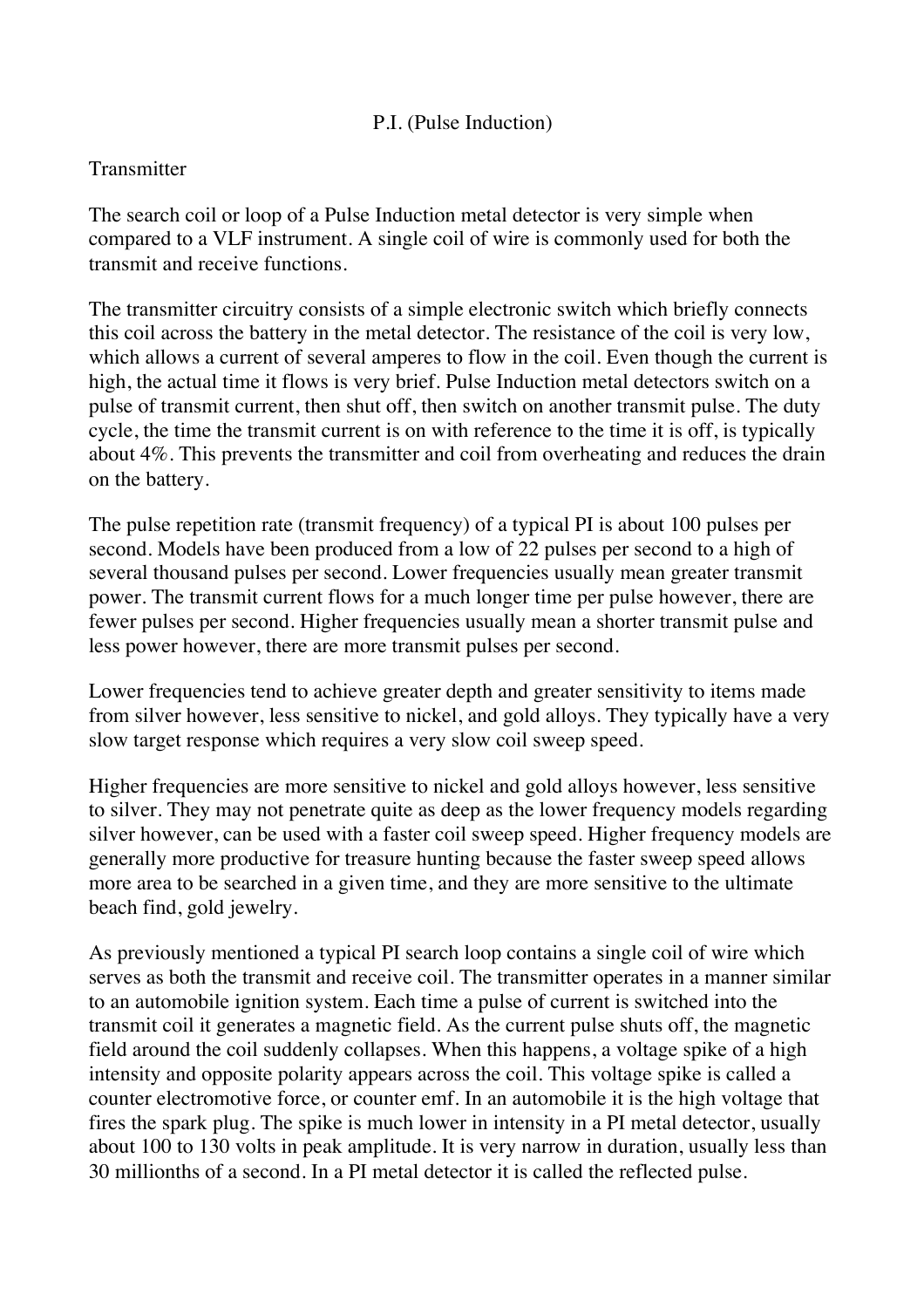### Receiver

Resistance is placed across the search coil to control the time it takes the reflected pulse to decay to zero. If no resistance, or very high resistance is used, it will cause the reflected pulse to "ring". The result is similar to dropping a rubber ball onto a hard surface, it will bounce several times before returning to rest. If a low resistance is used the decay time will increase and cause the reflected pulse to widen. It is similar to dropping a rubber ball onto a pillow. Since we are interested in having it bounce once critical damping for a rubber ball might be like dropping it onto carpet. A PI coil is said to be critically damped when the reflected pulse decays quickly to zero without ringing. An over or under dampened coil will cause instability and or mask the fast conducting metals such as gold as well as reduce detection depth.

When a metal object nears the loop it will store some of the energy from the reflected pulse and will increase the time it takes for the pulse to decay to zero. The change in the width of the reflected pulse is measured to signal the presents of a metal target.

In order to detect a metal object we need to concern ourselves with the portion of the reflected pulse where it decays to zero. The transmit coil is coupled to the receiver through a resister and a diode clipping circuit. The diodes limit the amount of transmit coil voltage reaching the receiver to less than one volt so as not to overload it. The signal from the receiver contains both the transmit pulse and the reflected pulse. The receiver has a typical gain of 60 decibels. This means the area where the reflected pulse reaches zero is amplified 1,000 times.

## Sampling Circuit

The amplified signal coming from the receiver is connected to a switching circuit which samples the reflected portion of the pulse as it reaches zero. The reflected pulse up to this point references in actuality a series of pulses at the transmit frequency. When a metal object nears the coil the transmit portion of the signal will remain unchanged while the reflected portion of the pulse will become wider. The metal object stores some of the electrical energy from the transmit pulse and increases the time it takes for the reflected pulse to reach zero. An increase in duration of a few millionths of a second is enough to allow the detection of a metal target. The reflected pulse is sampled with an electronic switch controlled by a series of pulses which are synchronized with the transmitter.

The most sensitive sampling point on the reflected pulse is as near as possible to the point where it reaches zero. This is typically about 20 millionths of a second after the transmitter shuts off and the reflected pulse begins. Unfortunately, this is also the area where a PI can become unstable. For this reason most PI models sample the reflected pulse at a decay of 30 or 40 millionths of a second, well after it decays to zero.

#### Integrator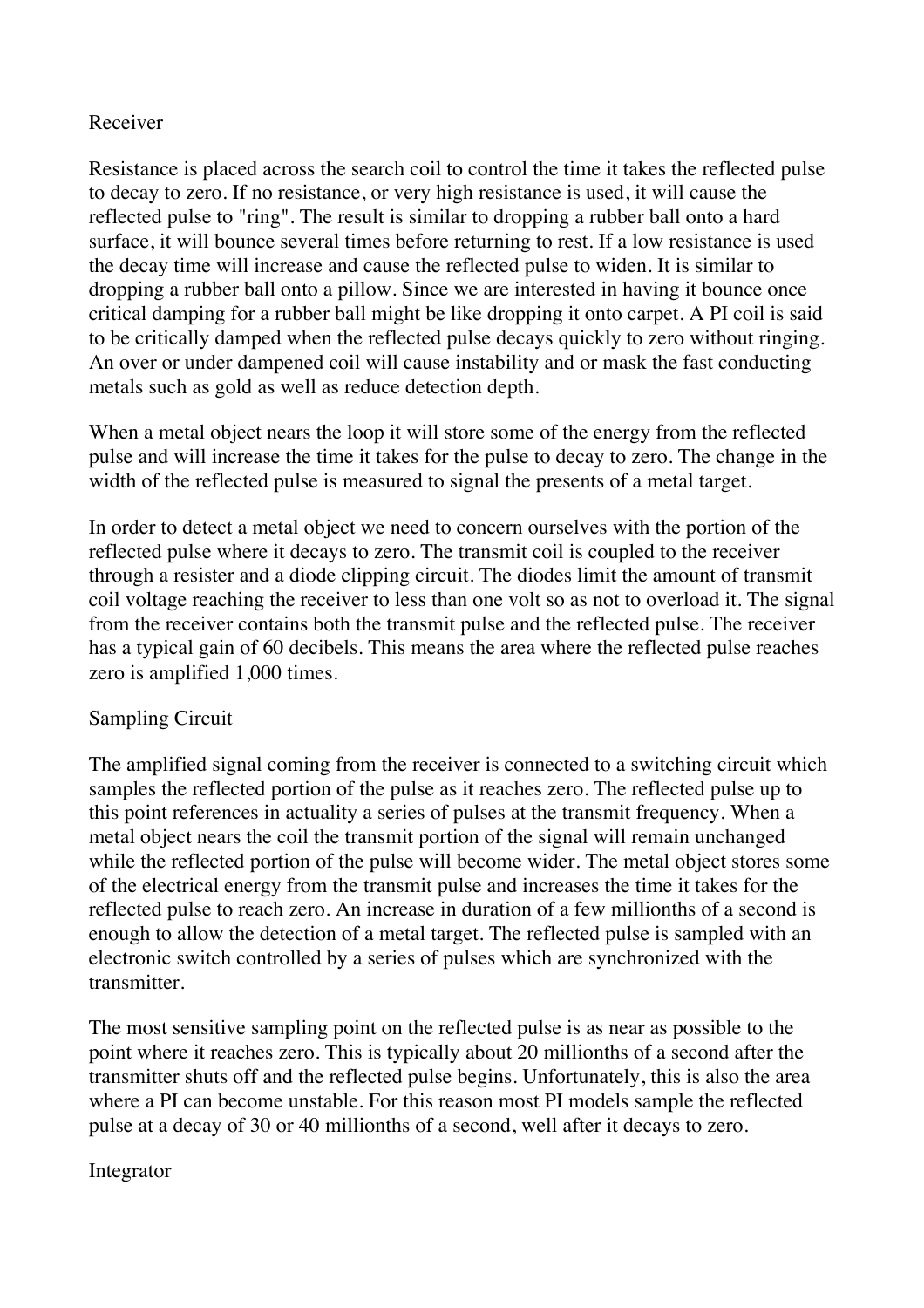In order for an object to be detected the sample signals must be converted to a DC voltage. This task is performed by a circuit called an integrator. It averages the sampled pulses over time to provide a reference voltage. This DC reference voltage increases when metal nears the coil, then decreases as the object moves away. The DC voltage is amplified and controls the audio output circuitry which increases in pitch and/or volume to signal the presents of metal.

The time constant of the integrator determines how quickly the metal detector will respond to a metal object. A long time constant (in the range of seconds) has the advantage of reducing noise and making the metal detector easier to tune. Long time constants require a very slow sweep of the coil because a target might be missed if it passes quickly by the search coil. Short time constants (in the range of tenths of a second) respond more quickly to targets. This allows a quicker sweep of the loop however, it also allows more noise and instability.

## Discrimination

PI metal detectors are not capable of the same degree of discrimination as VLF metal detectors.

By increasing the time period between transmitter shut-off and the sampling point (pulse delay), certain metal items can be rejected. Aluminum foil will be the first to be rejected followed by nickel, pull tabs and gold. Some coins can be rejected at very long sample delays however, iron cannot be rejected.

There have been many attempts to design a PI that can reject iron however these attempts have had limited results. Iron is detectable at very long time delays however, silver and copper have similar characteristics. Such long time delays also have a negative affect on detection depth. Ground mineralization will cause some widening of the reflected pulse as well, changing the point at which a target responds or rejects. If the time delay is adjusted so that a gold ring doesn't respond in an air test, that same ring may respond in mineralized ground. Mineralized ground thus changes everything regarding the time delays and discrimination of PI metal detectors.

#### Ground Balance

Ground balancing, while very critical on VLF metal detectors, is not necessary with PI circuits. Average ground mineralization will not store any appreciable amount of energy from the search coil and will not usually produce a signal. Such ground will not mask the signal from a buried object. On the contrary, ground mineralization will add slightly to the duration of the reflected pulse increasing the depth of detection. The term "automatic ground balance" is often applied to PI instruments because it will normally not react to mineralization and there are no external adjustments for any specific ground conditions.

Heavy black sand is an exception. It will cause a VLF coil to overload, making metal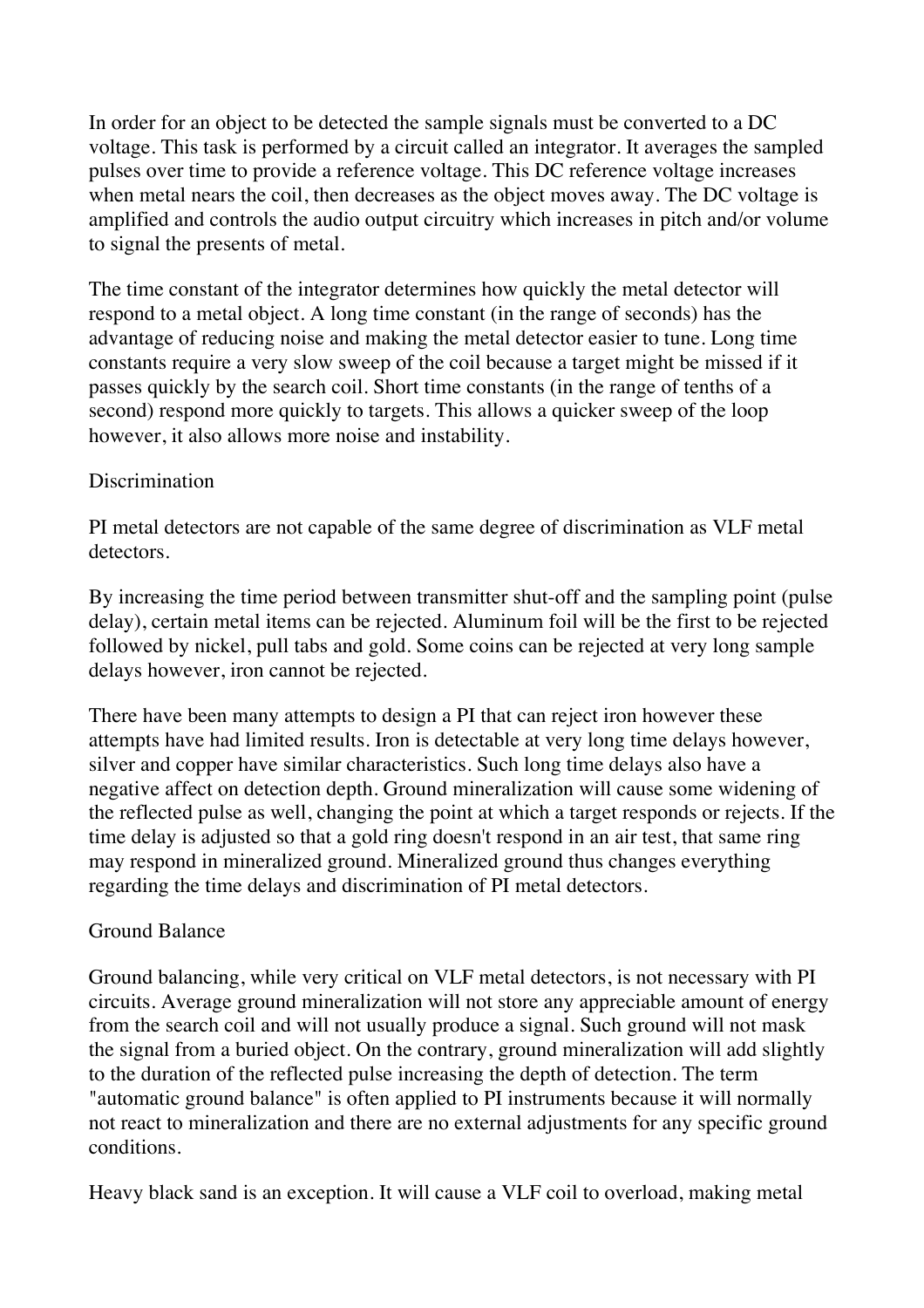detector penetration poor at best. A PI detector will work in black sand however, some false signals may result if the coil is held very close to the ground. Ground responses can be minimized by using a longer time delay between the shut-off and sample point (pulse delay). Advancing the time delay slightly will help to smooth out the noises caused by most mineralization.

## metal Automatic vs. Manual Tuning

Most PI detectors are manually tuned. This means the operator has to adjust a control until a clicking or buzzing sound is heard in the headphones. If the search conditions change, such as when moving from black sand to neutral sand or from dry land to salt water, the tuning must be re-adjusted. Failure to do so can result in reduced detection depth and missed targets. Manual tuning is very difficult with short integration time constants, so most manually tuned models use long time constants and the search coil must be swept slowly.

This is not a problem when a PI is used for scuba diving because the coil cannot be swept quickly underwater. When used at the surf line, where the coil will be in and out of salt water, a manually tuned metal detector can be very frustrating to use. The tuner must be adjusted continually to maintain a threshold. Some operators elect to set it slightly below the threshold however, that can result in a reduction in depth as the ground conditions change.

Automatic tuning, or S.A.T. (Self Adjusting Threshold) offers a significant advantage when searching in and out of salt water or over mineralized ground. S.A.T. helps keep the metal detector operating at maximum sensitivity without requiring constant adjustments by the operator. It improves the stability, reduces noise, and allows higher gain settings to be used. PI metal detectors do not emit strong, negative signals like a VLF. As such they do not "overshoot" on pockets of mineralization. With S.A.T. the coil must be kept in motion while detecting a target. Stopping over a target will cause the S.A.T. to tune it out or cease responding.

## Audio Circuits

PI audio circuits generally fall into two categories: variable pitch and variable volume. Variable pitch or V.C.O. (Voltage Controlled Oscillator) audio has the advantage for faint targets because the change in pitch is easier to hear than a change in volume at lower audio levels. This is primarily true for manually tuned models. The "fire siren" sounds can become annoying and many have trouble hearing the higher tones. A variant of this is the mechanical vibrator device primarily used for deep water. It emits a slow clicking sound and vibration that increases to a buzz to signal a find. The mechanical device is easier to hear and feel over the sound of an underwater air supply.

Many people prefer a more conventional audio tone that increases in volume rather than pitch to signal a find. This audio system works best with a PI metal detector that has a fast target response and automatic tuning (S.A.T.). Automatic tuning makes the PI sound